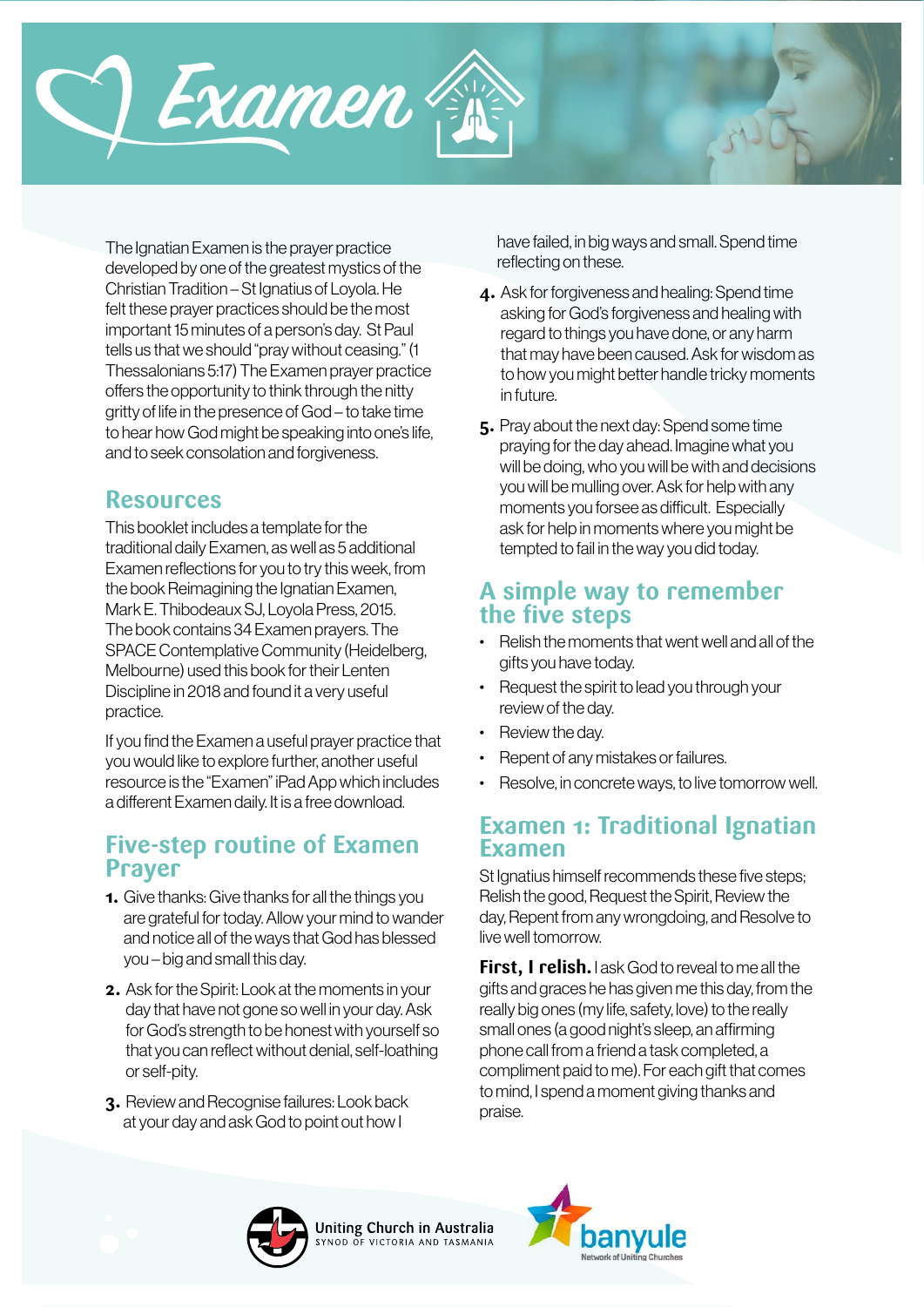

**Second, I request.** Knowing that I need God's help to see my darker side realistically but from the perspective of God's merciful love, I ask God to fill me with his Spirit. l ask God to be the leader and initiator of this prayer time, rather than letting me make it an obsessive brooding over the things I don't like about myself.

**Third, I review.** Going hour by hour, I review my day. In my imagination, I relive each significant moment of my day. I linger at the important moments, and I pass quickly through the less relevant ones.

**Fourth, I repent.** As I review my day, I continue thanking God for all the gifts that I find in it. But now, I Pause at any of the difficult moments of the day – when I had a bad thought – said something I shouldn't have, or did something inappropriate. I also pay attention to any missed opportunities, such as when I could have acted in a more Christian manner but didn't. When I find moments in which I was not fully the person I'm called to be, I stop and ask forgiveness from God. I try to sense his healing mercy washing over me, making me clean and whole.

**Fifth, I resolve.** With what I have learned during this prayer time about myself and my life, I ask God to show me, concretely, how he wants me to respond, or what he wants me to do tomorrow, Perhaps, more important, I ask God to show me what kind of person God is calling me to be tomorrow. I resolve to be that person. I might even make some sort of commitment to that effect. I ask God for the help to be the person I'm called to be.

# **Examen 2: Spiritual freedom**

We are spiritually free when our spiritual and emotional state of being is healthy. We are spiritually free when we are emotionally wellbalanced and desirous of being a faithful, hopeful, and loving person. We are spiritually unfree when our negative emotions and temptations have gotten the better of us, when we are too angry, sad,

tempted, or scared to think straight. We are unfree when we are lethargic and not inspired to be more faithful, hopeful, and loving. We are unfree when we don't feel God's presence at this moment, and we either don't care or are too panicky to handle the situation well.

In this Examen you may explore the question, "What was my most unfree moment this morning?" By that we mean: When was I in a bad mood? When did the unfaithful, unhopeful, unloving side of me take over? When did I let my strong negative emotions control my thoughts and actions?

You may then explore the question, "What was my most free moment?" By that we mean: When was I in a really good mood? When did the most faithful, hopeful, and loving side of me run the show? When was I thinking clearly and objectively, thinking good and loving thoughts and making good and loving decisions?

- **1.** I spend a few moments in gratitude, thanking God for one or two of the blessings, big and small, that I've received today: the good mood in which I woke up, a kind word from a friend, my undeserved good health an easy commute to work, another day with my wonderful spouse.
- **2.** Looking back, I ask God, "What was my most unfree moment today?" That is: At what moment was I being carried away by my own fears, resentments, cravings, addictions, anxieties, or despairing thoughts? In my imagination, I return to that specific moment in my day. I imagine God and myself watching this moment together, side by side. I imagine that we can look not only at the externals, as though watching a video from a hidden camera, but also that we can look at the internal movements. In other words, God and I watch as my heart fills to the brim with the negative emotion that swept me away.
- **3.** I speak to God about what I see. I ask God for forgiveness or maybe for healing. I allow God to show me God's perspective of the situation.



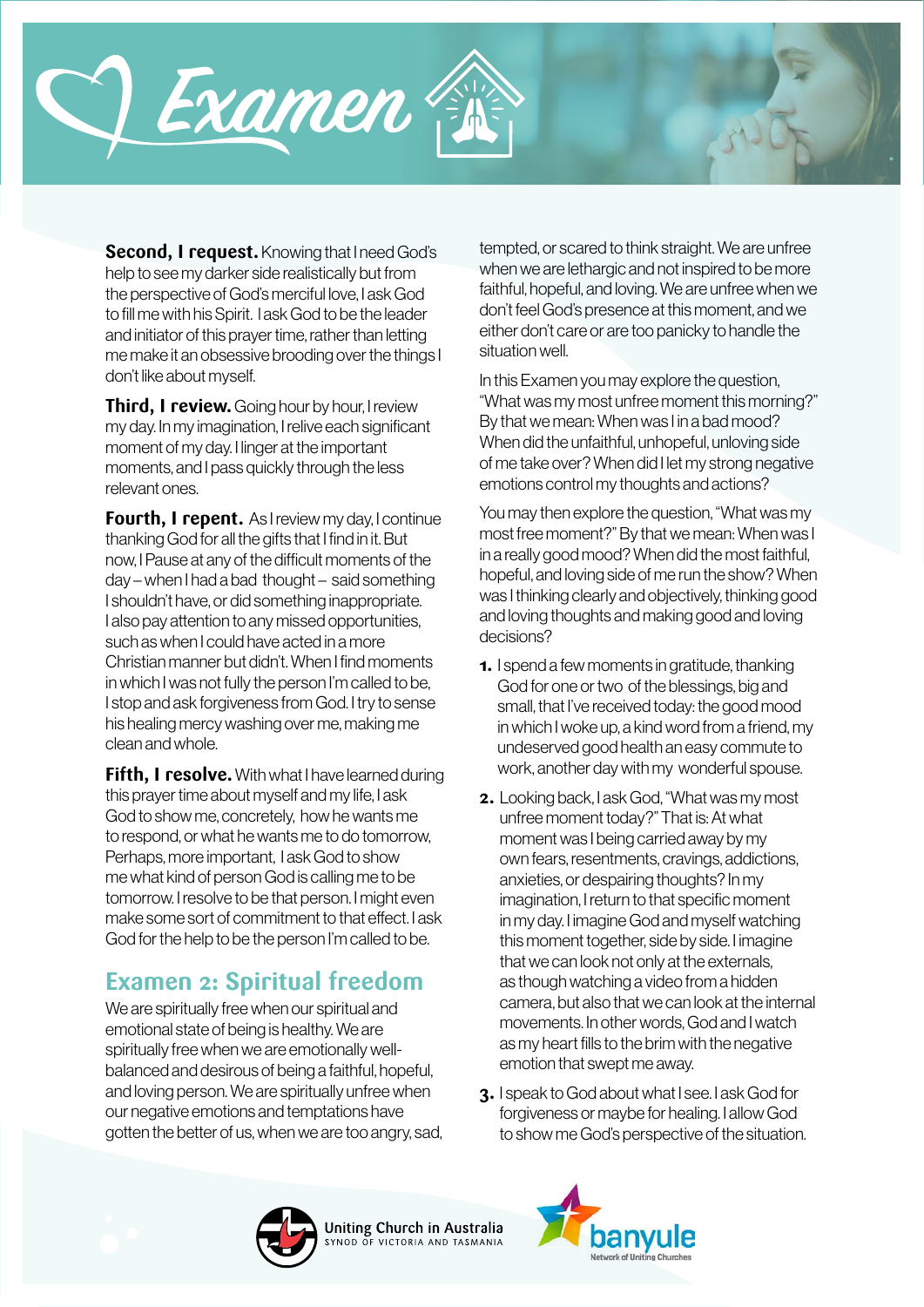

Is there anything that I sense God is trying to tell me about this? I talk with God about this, especially acknowledging my deepest emotions about it.

- **4.** Looking back again, I ask, "What was my most spiritually free moment today?" In which moment did I feel and act free from negativity, low and earthly thoughts and emotions? At what point did I feel most alive and most in sync with God, even if I didn't notice it at the time?
- **5.** Just as before, I imagine God and myself watching this grace—filled moment. We replay the moment here in my prayer time. We observe not only what happened, but also what was going on deep in my heart. I speak to God about this. I allow God to show me God's perspective, We talk about it for a while. We celebrate that moment.
- **6.** Now God and I look to tomorrow. How can I live my day tomorrow out of that freedom that I felt in today's grace-filled moment? What attitudes and behaviours will I adopt in order to avoid the pit of that unfree moment? What is God calling me to do to live in spiritual freedom?
- **7.** I make whatever commitments I feel called to make. I ask God for help to keep that commitment.

# **Examen 3: Naming the Grace**

*I begin (my prayer) by asking God our Father for the grace that I am seeking. Here it will be…*.

—St. Ignatius of Loyola

The word grace is used in many different ways. In this book We are using it to mean "spiritual gift" or "virtue." I like to ask myself the question, "If I could ask God for one spiritual gift right now (courage, peace, clarity, patience strength), what would it be?"

Saint Ignatius believed that It IS important to be aware of "the grace that you are seeking —that is,

the spiritual gift of virtue that you need or want at this moment. For example, if your co-worker drove you crazy this morning, you might pray during the noontime Examen for the grace of patience. If you were hurt by something a loved one said to you this morning, you might pray for the grace of patience or peace or temperance – whatever virtue you need to keep from allowing the hurt feelings to lead you to think or act inappropriately. If you were tempted toward some particular sin this morning, you might pray for the grace of fortitude, of fidelity, or of spiritual discipline.

- **1.** I spend a few moments in gratitude, thanking God for one or two of the blessings, big and small, that I've received today: the good mood in which I woke up, a kind word from a friend, my undeserved good health an easy commute to work, another day with my wonderful spouse.
- **2.** I ask God to show me the greatest challenge I faced today. How did I meet that challenge? Did I respond in spiritual freedom or unfreedom? What were the consequences of my thoughts, feelings, words and actions? If I feel moved to do so, I give thanks, I ask forgiveness, I ask for healing.
- **3.** Now. I look to my spirit at this very moment. Right now, how am l feeling about this challenge? I tell God about my feelings and listen for any response from God.
- **4.** I ask the Lord to show me what grace or virtue I may need to meet this challenge tomorrow and in the future (for example: patience, fortitude, courage, generosity, peace of mind and heart). Looking at the past few days, I ask the Lord to show me what ways I am not being open to this grace. I ask the Lord for forgiveness and strength to be open to this grace from this moment forward.
- **5.** I allow myself to daydream about being "filled up" with this grace. What might tomorrow be like if I have this grace with me at all times? I



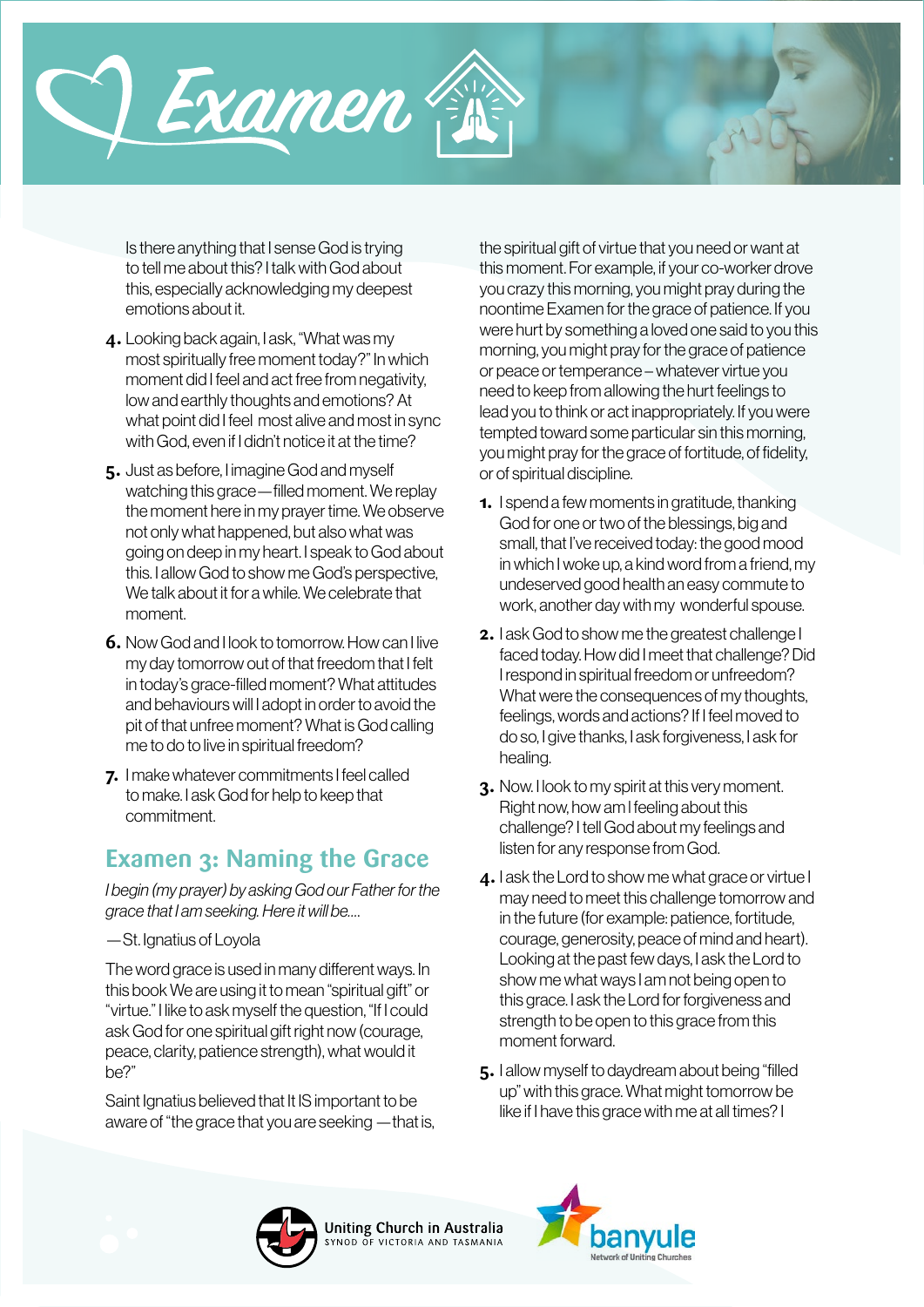

praydream - that is, I prayerfully daydream -about the joyful moment when I meet this challenge in a grace-filled way.

- **6.** l ask God to give me the grace I need to be the person God is calling me to be. I repeat the name of this grace over and over again before God. I try to sense God quietly filling me with this grace. I praise God for the grace God bestows on me.
- **7.** If I feel moved to do so, I make a resolution to be the kind of person I feel called to be.

### **Examen 4: A particular relationship**

Rather than reflecting on this past day, today's Examen leads you to ponder the long-term dynamics of one particular relationship in your life.

- **1.** I spend a few moments in gratitude, thanking God for one or two of the blessings, big and small, that I've received today: the good mood I woke up in, a kind word from a friend, my undeserved good health, an easy commute to work, another day with my wonderful spouse.
- **2.** Looking over the recent past, I ask God to show me the person who has been on my mind and in my heart a lot. Odds are, one particular person will rise to the surface of my consciousness pretty quickly. I get a good picture of this person in my mind's eye. I hear the voice, recognize the gestures, and so on.
- **3.** I speculate with God why this person has been so prominent in my attention lately. It might be obvious—for example, we are in the midst of an argument - or it might not be so obvious. I speak with God about this relationship.
- **4.** I ask God to reveal my strongest emotion as I reflect on my relationship with this person. Great love? Ambivalence? Gratitude? Anger? Attachment? Hurt? Worry? Confusion? I speak with God about how I feel at this very moment,

and I present this to God. I remain receptive to whatever God might say or do.

- **5.** I ask God to give me a sweeping overview of my relationship with this person. This is not a thorough blow-by-blow analysis. It is a quiet, contemplative "backing up" so that I can see the forest of this relationship rather than getting lost in the trees of it. On the whole, what has this relationship meant to me? Regardless of what is happening now, has this relationship been life - giving or draining? Has it led me closer to God and his way or further from it? Am I more or less faithful, hopeful, and loving because of this relationship? What has been the most difficult part of being in this relationship? What has been the most enjoyable or life-giving part? Finally, is the strong emotion that I'm feeling regarding the present moment (the trees) in sync with the strong emotions I feel as I reflect on the relationship as a whole (the forest)? I speak with God about all of this, listening as much as speaking, should God choose to say something.
- **6.** Still reflecting on the forest, I ask God to show me my own emotions and desires regarding the future of this relationship. What are my great concerns or fears about this relationship? What are my great desires? What are my hopes and dreams? I speak with God about this. If I desire something in particular, I explicitly ask God for this. For example, "Lord, help us to overcome and to focus on  $\qquad$ .
- **7.** Now, I go back to the trees of the present moment. Given my reflection on the forest, has my perspective shifted or have my emotions changed regarding the issues of the day? What specifically am I called to do tomorrow for or with this person? I speak with God about this. If called to do so, I make a particular commitment to think, speak, or act in a certain way. I ask God for help to keep this commitment.



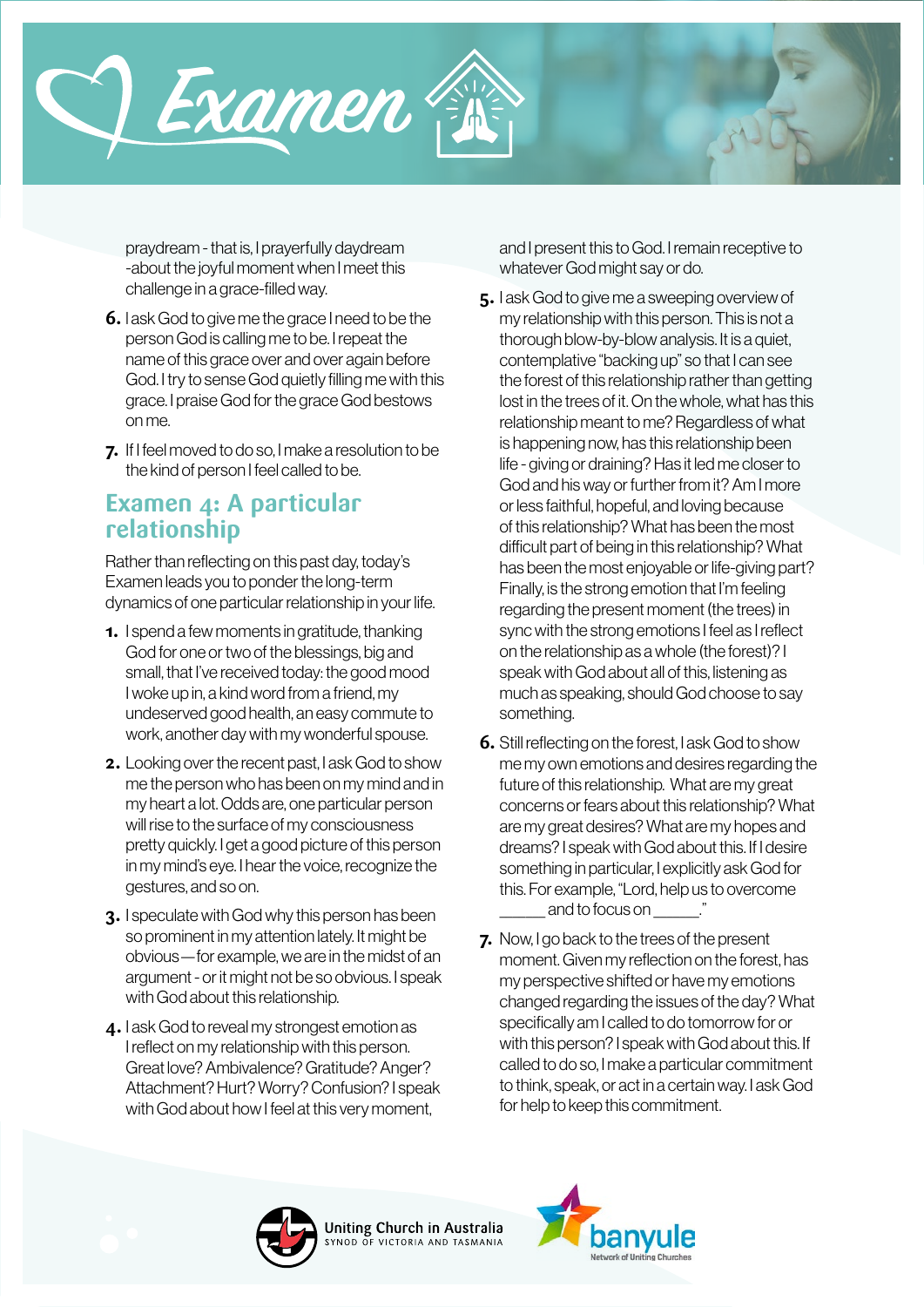

### **Examen 5: Hidden inner truths**

 If you are like me, at any given moment there are little truths about your life that lie beneath the surface of your consciousness —things you have not yet recognized or acknowledged. For me, these hidden truths are usually, but not always, a painful reality that I have trouble accepting. Sometimes there are felicitous happenings in my life that I simply haven't slowed down to notice and name. This Examen tries to dig deeply into our thoughts, emotions, behaviours, and motivations to try to uncover a hidden truth or two.

- **1.** I spend a few moments in gratitude, thanking God for one or two of the blessings, big and small, that I've received today: the good mood I woke up in, a kind word from a friend, my undeserved good health, an easy commute to work, another day with my wonderful spouse.
- **2.** I ask God to reveal to me any hidden truths about any of the important relationships in my life. For example, "I didn't realize it, but . . ."
- I'm angry with
- I'm attracted to
- I'm getting along better with
- I'm not so angry with **contact 1** . I seem to have forgiven
- her and not noticed!
- I'm afraid of  $\qquad$  is outbursts.
- I'm trying to impress  $\qquad \qquad .$
- **3.** If a large and striking revelation occurs to me, one that makes me go, "Wow, I hadn't noticed that before" or "Well, I guess it's time to admit the truth of that," then I remain on that one hidden truth for the rest of the Examen. If nothing big shows up when I muse over my relationships, then I move on to my subconscious thoughts, feelings, and attitudes about recent events in my life, about any attachments I'm clinging to,

and about my own relationship with myself. For example, "I didn't realize it, but . ..

- I'm sad about \_\_\_\_\_\_\_\_\_ moving away.
- I'm not as anxious about that daunting task at the office.
- I'm worried about our finances.
- I'm spending more and more time on useless web browsing.
- I'm clinging too tightly to owning when perhaps God or my life circumstances call me to let it go...
- I'm getting older and am not admitting it to myself.
- I'm not as bad at  $\qquad \qquad$  as I think I am.
- Despite my pessimism, things are turning out OK.
- **4.** When I have settled on the most important inner truth, I let go of all of the others and simply have a conversation with God about this one reality in my life. I summarize it in one simple statement such as one of the examples above, and I make that statement over and over again to God, letting its reality and existence sink in and not hide again.
- **5.** I note what emotions I am feeling as I make this statement to God. What is the strongest emotion that I feel as I name this truth to God? I now add this to my statement. For example, "Lord, I feel \_\_\_\_\_\_\_\_\_ as I admit that \_\_\_\_\_\_\_\_\_. I let myself steep in that emotion for a while and l keep presenting to God both the truth and its accompanying emotion.
- **6.** If I feel called to do so, I listen for God's message to me or I await his touch on my heart. I ask God, "What is it you would have me do about this? How should this truth affect who I am?" I listen for what might be an answer from God.
- **7.** If I feel called to do so, I make a commitment to God about this. I ask God for help to be faithful to my commitment.